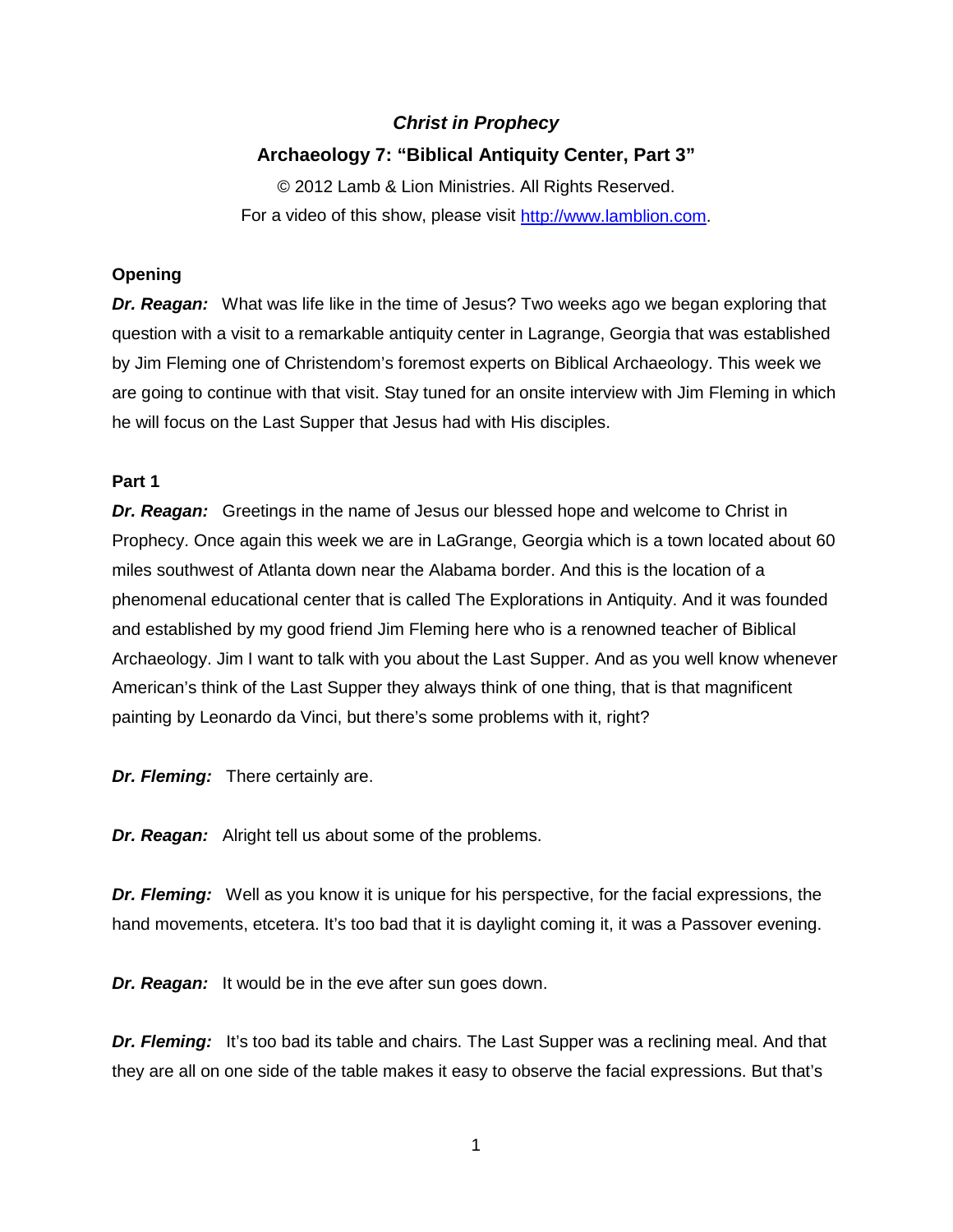not how you would have been seated at the time of Jesus. So one of the things we've tried to do here is without demeaning that picture.

*Dr. Reagan:* Sure.

*Dr. Fleming:* Help people better understand what the real setting may have been like.

*Dr. Reagan:* OK.

*Dr. Fleming:* There are four words to go on in Luke 22:11&12. Do you remember that Jesus told Peter and John to make the preparations?

*Dr. Reagan:* Yes.

*Dr. Fleming:* They were to follow a man with a water pot. When they got to the doorman they were supposed to inquire of him. Jesus said and he will show you a large upstairs, furnished guest chamber. How would First Century people understand those four words? That is what we have tried to do here.

*Dr. Reagan:* OK.

*Dr. Fleming:* Large- mega, if it is a small room you have a one sided reclining table. We have such like that where food gets a little bench on one wall and a mat in front of it in our little village in the museum. If it was a medium sized room it would be an "L" shaped reclining table, where you recline on two sides. But if it's a mega, a large it is a three-sided reclining table. They use the word triclinium even though it is based on a Latin word; today in modern Israel a couch in the living room is called a triclinium. And so we have here a three-sided reclining table.

*Dr. Reagan:* OK.

*Dr. Fleming:* But it's a reclining table, large, upstairs. Most downstairs rooms have to have supports to support a heavy upstairs and a roof, so larger rooms tend to be upstairs. They also in Jerusalem which is a hill and valley city, upstairs often has a balcony that looks out over a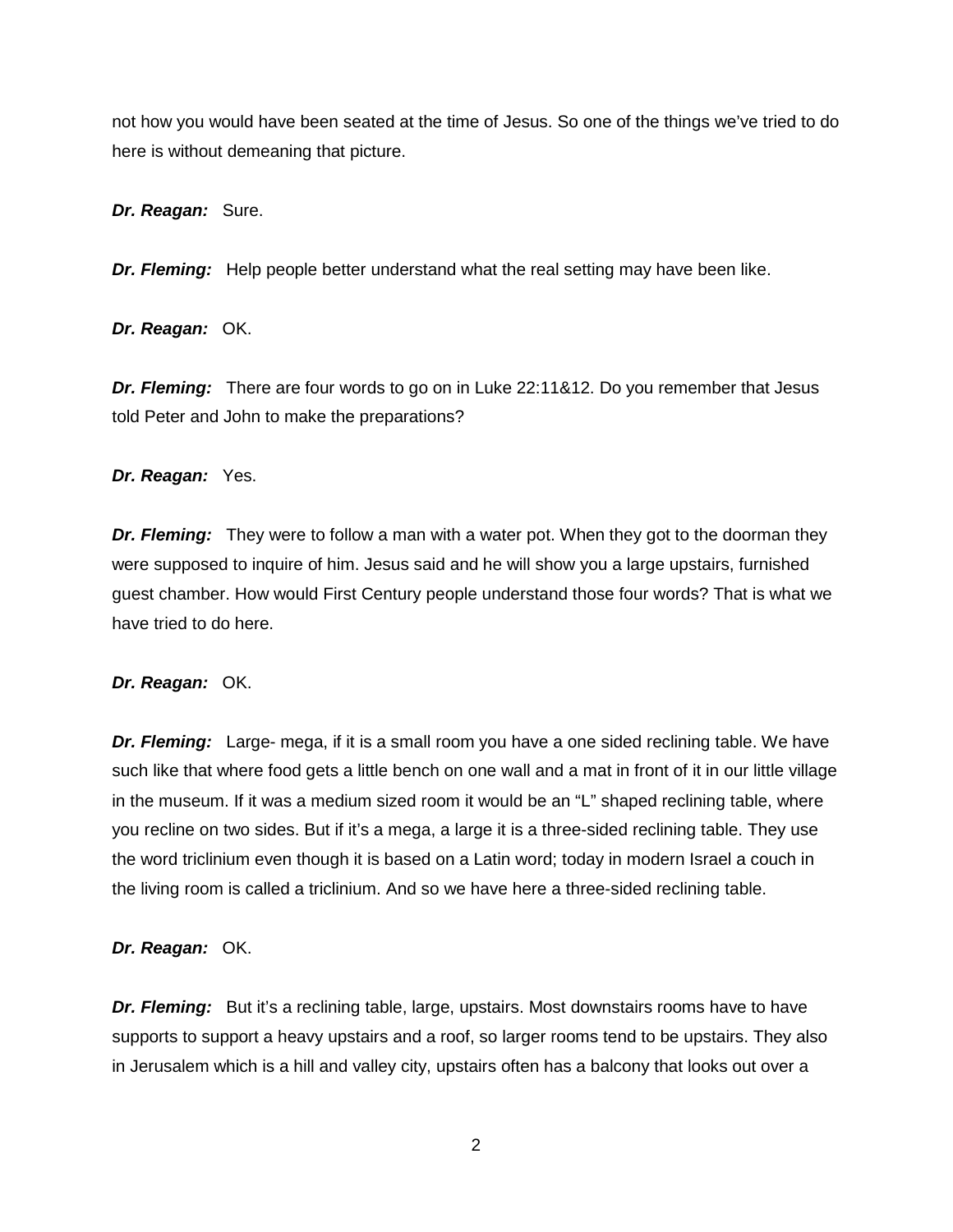lower roof and are lovely. Upstairs furnished, that's actually table with mattresses, translated furnished. It can be translated table with cushions.

*Dr. Reagan:* OK.

**Dr. Fleming:** But in all the Gospels they are reclining at table. Modern translations might say "sat at table," to make it modern. But the word is actually reclined and it is a table with mattresses.

*Dr. Reagan:* OK, now my question is this: Where would the key figures have been at this "U" shaped table; Jesus, Peter, Judas, John?

*Dr. Fleming:* OK. I just want to do my fourth word.

*Dr. Reagan:* Alright I'm sorry; I didn't mean to get ahead of you.

*Dr. Fleming:* No, that is fine. Guest chamber kataluma, guest chamber; it's a room where a guest eats and sleep. Meaning there is a table, this happens to be with one step down and mattresses. If they hadn't gone to the Garden of Gethsemane they would have slept in the room of the Last Supper. See in your house you have some rooms where you eat, some where you sleep. But every house that is able to afford a guest chamber, guest room has a place where you guests eat and sleep. And the Last Supper is clearly in a guest room where guest would eat and sleep.

*Dr. Reagan:* So you are saying this would be both a place where you would eat, and a place where you would sleep.

*Dr. Fleming:* If you were a guest. I have a hunch Dave that Judas brought the guards back to the room of the Last Supper. Remember he left during the meal? Because he probably thought they were going to sleep there. But when they weren't there he knew Jesus was enough of a person of habit that there was a favorite garden where He liked to pray. So he said, "Don't worry I can take you another place where you probably can get Him when He is away from the crowd." But you're supposed to eat and sleep in a guest room.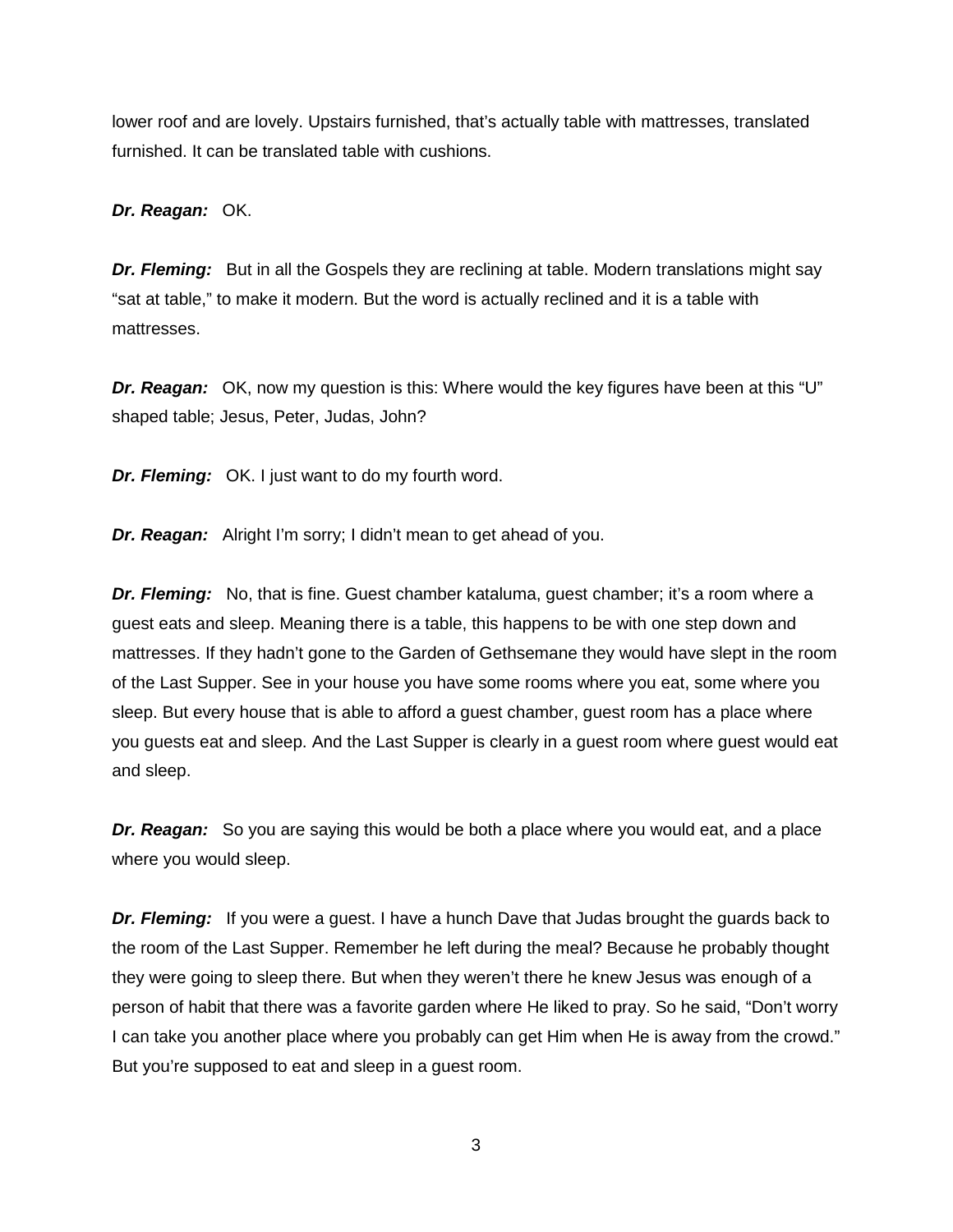*Dr. Reagan:* I see.

*Dr. Fleming:* We've actually found over 1,000 First Century reclining tables.

*Dr. Reagan:* That's amazing.

*Dr. Fleming:* So there is a lot we can go on, yeah. To get back to you, you gave a good question an interesting one.

*Dr. Reagan:* I want to know where they were.

*Dr. Fleming:* Yes, there is an order of importance. Now your viewers don't know it in advance and you might do the same thing Jesus disciples did as they walked in the room an argument arose as to who was the greatest. They knew there was an order of importance. This actually is big wigs.

*Dr. Reagan:* Over here the big wigs.

*Dr. Fleming:* Don't think of the middle like Leonardo Da Vinci did.

*Dr. Reagan:* OK.

*Dr. Fleming:* Then here this is sort of sometimes wigs, sometimes no wigs, medium level. And over here I am sorry.

*Dr. Reagan:* These are the bald headed guys.

(Laughing)

*Dr. Fleming:* I was going to say scum of the earth, but now but now it makes me sound like.

*Dr. Reagan:* OK.

*Dr. Fleming:* So they go from most to least important.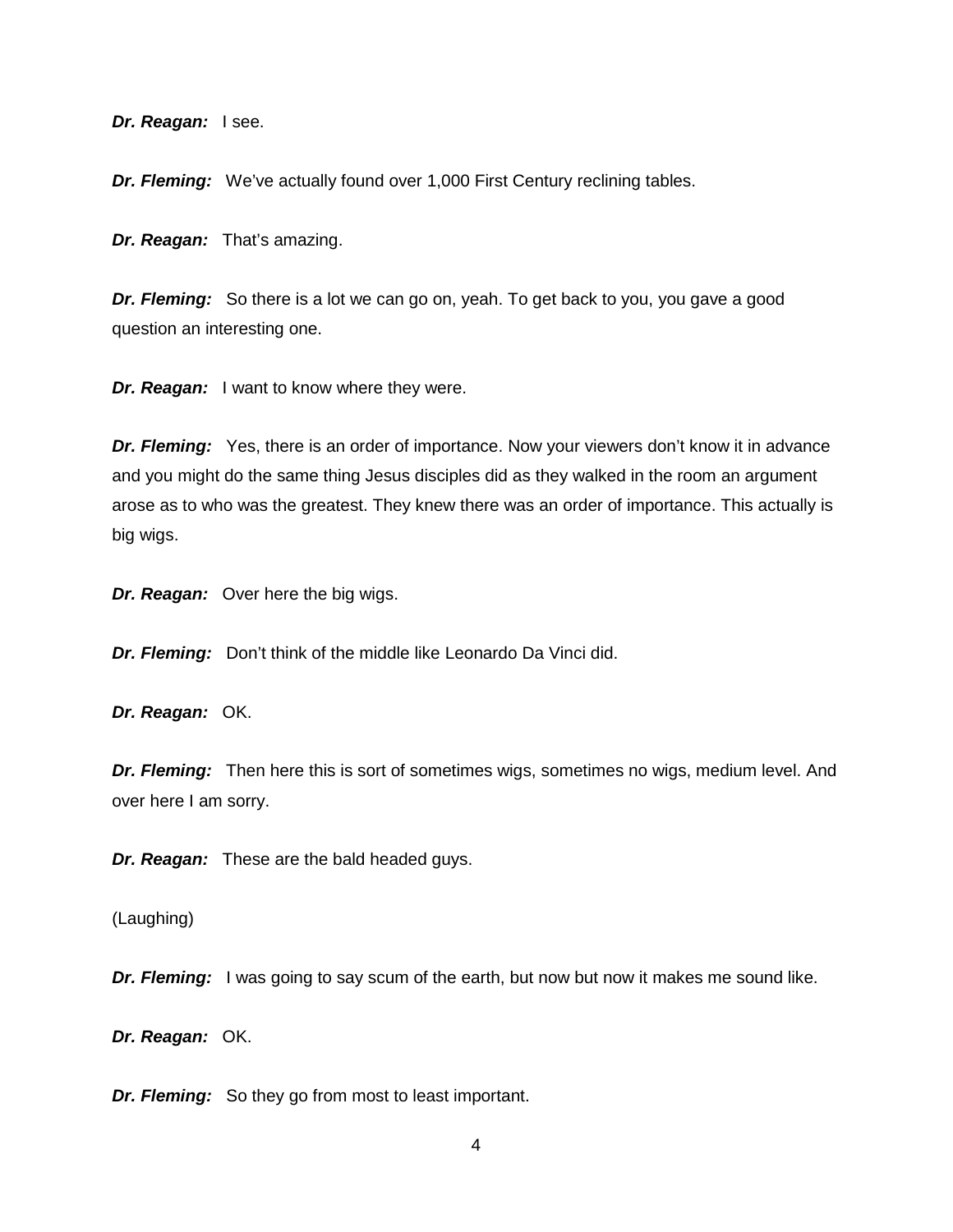*Dr. Reagan:* So Jesus would not be sitting in the middle if He's the most important person.

*Dr. Fleming:* Right, now do you remember when Jesus earlier in Luke's Gospel said, "When you're invited to a feast don't take an important place; someone more important than you may come and the host will move you down. Why don't you take a low place, what an honor for you when the host will move you?" Which means everyone in Jesus day knows about this kind of thing. You know we have even found games where the board is a triclinium? And you move up and down the game board for more levels of importance.

*Dr. Reagan:* So now would Jesus then sit on the end?

*Dr. Fleming:* Do you mind if you sit right here.

*Dr. Reagan:* OK.

**Dr. Fleming:** I'm going to walk around you because you're not sitting you're lying down remember. So I have moved in behind you and this is the second place in, this would be the host. You always recline on your left elbow, you eat with you right hand even if you are left handed; you have to learn to eat with your right hand, and recline on your left elbow. For a thief to have his right hand cut off as punishment would be a social stigma, you can't have a banquet. Now the healing of the man with the withered right hand at the Capernaum Synagogue would be a special joy, he can now attend a banquet.

*Dr. Reagan:* Well if that is where the host sits, or lies down, this must be a very special place here.

*Dr. Fleming:* On either side of the host are the main guest seats. This side of the host would be the right hand assistant. Any host has a right hand assistant. This comes from a military motif where a General in a battle field, 9 out of 10 of them would have their sword in their right hand, and shield on their left and they can't defend their right side. So they'll have a right hand man with a shield. So it is a most trusted position. That the ascension narrative has Jesus ascending to the right hand of God the Father means it is the most trusted position.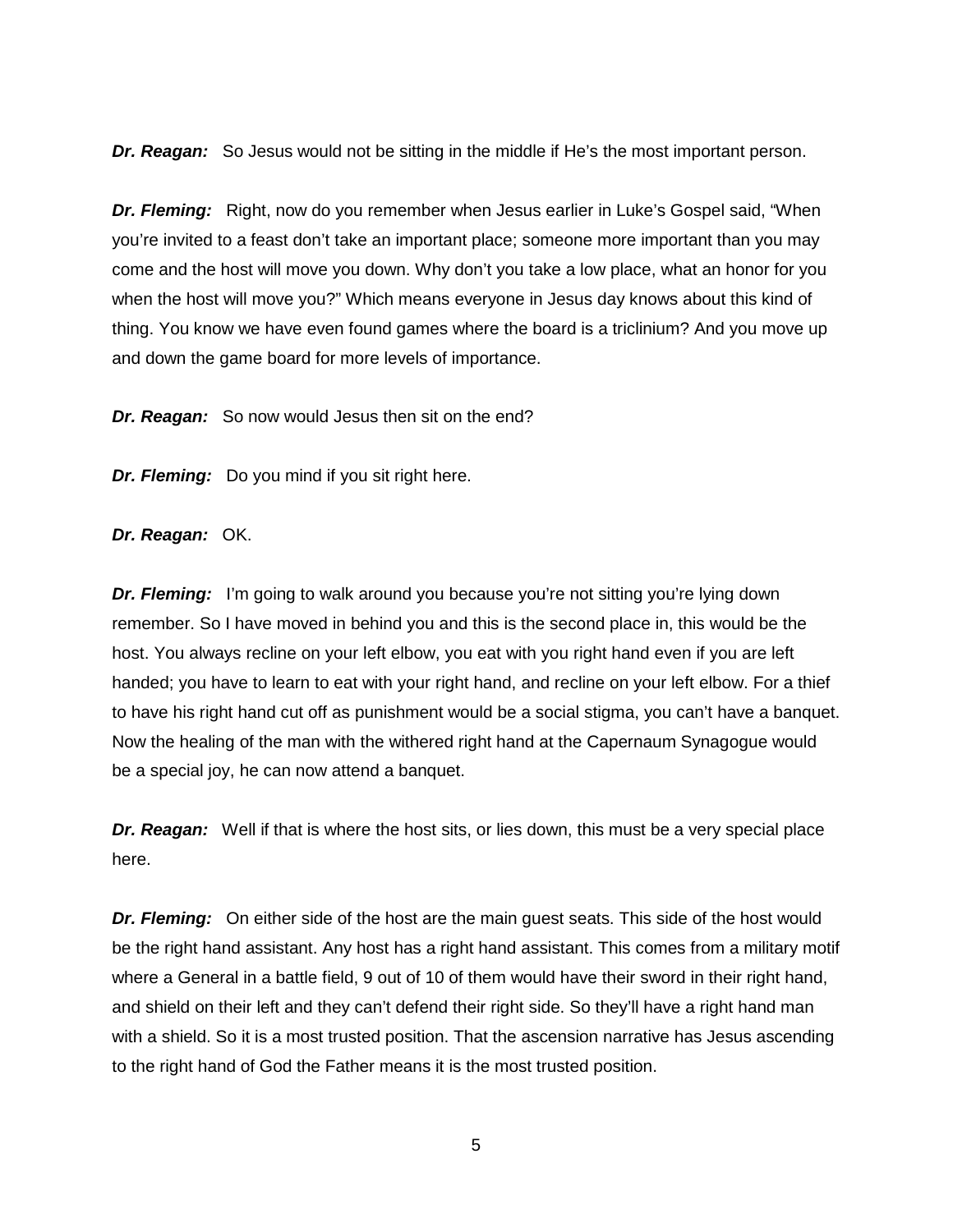*Dr. Reagan:* So who would have been here?

*Dr. Fleming:* The one leaning on Jesus' chest?

*Dr. Reagan:* John.

**Dr. Fleming:** John. You remember if I want to speak to the person behind me, I need to lean back.

*Dr. Reagan:* That must have galled Peter.

*Dr. Fleming:* You're not kidding.

*Dr. Reagan:* I mean he was numero uno you know.

*Dr. Fleming:* In church art Peter is near Jesus and Michelangelo has him near Jesus. But remember he is not near Jesus and has to motion to John to ask Jesus who the betrayer is.

*Dr. Reagan:* Oh, that's right.

*Dr. Fleming:* Now the next important place I will skip over the host is the quest of honor who would be on the left of the host. So any host has a right hand assistant, a guest of honor. Now this is going to surprise some of our viewers. Usually Judas is the end of the line without a halo. The way the host shows the guest of honor is to dip bread into his bowl.

*Dr. Reagan:* That's right, yes.

*Dr. Fleming:* And put it in the mouth of the quest of honor, offering the sop.

*Dr. Reagan:* Yes.

*Dr. Fleming:* And remember clearly in the Gospels Jesus offered the sop, if you asked anyone in Jesus day, "How does one show who the guest of honor is?" He shares the bowl of the host. Now here's kind of a sad thought; if Jesus has John leaning on his chest Judas who is already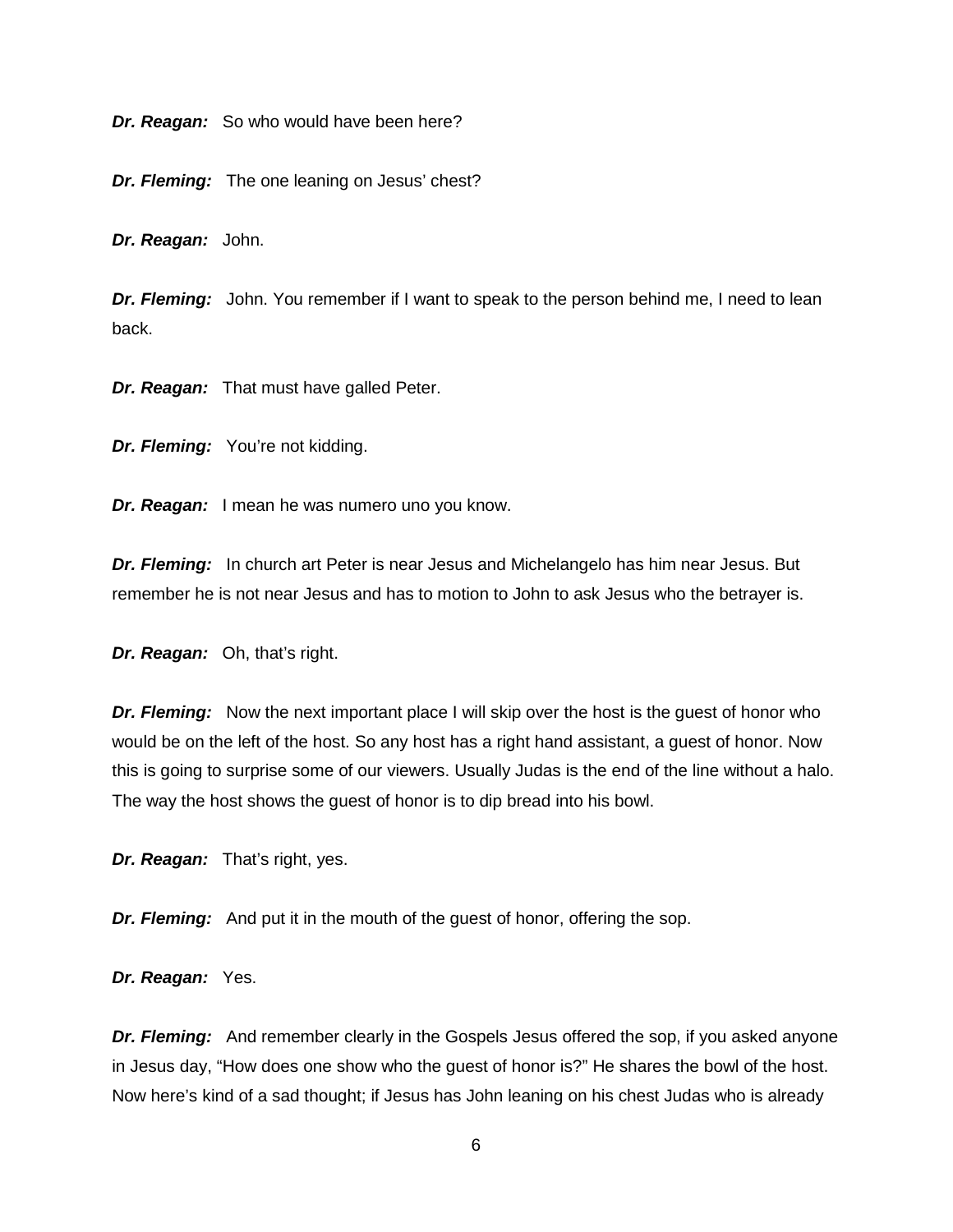arranged to exchange information for money, has Jesus heavy on his heart in every sense of the word. I don't imagine he ate much.

## *Dr. Reagan:* No.

*Dr. Fleming:* Remember the text does say, "Jesus offered the dip to Judas before he left." I hope Judas knew the Lord loved him to the end. He offered him that reconciliation bread till the end. So these places we can guess.

*Dr. Reagan:* Ok, so we've got John her, the Lord there, and Judas there. Where is poor Peter?

*Dr. Fleming:* Ok, I am going to need to get up and walk around, alright.

*Dr. Reagan:* OK.

## **Part 2**

*Dr. Fleming:* There are three evidences that the first hearers would have imagined Peter at the lowest place. It doesn't sound like Peter does it?

### *Dr. Reagan:* No.

*Dr. Fleming:* Particularly Peter's as we find him in Mark's Gospel first out of the boat, first to sink, first to confess, first to deny, first to guess when he doesn't know the right answer. Remember the Lord said, "I want you to forgive one another." I always pictured Peter going, "How many times Lord, seven?" "No, seventy times seven." Three evidences people would have pictured Peter at the lowest place. Number one is the weakest evidence we will just call it Peter's personality. If Peter and John schlepped everything upstairs and got the room ready it's probably alright with Peter for Jesus to give the right hand seat to John, I mean John helped. But for Jesus to give the guest of honor seat to the treasurer, remember Judas kept the purse, nobody likes the treasurer. By the way Judas might be the only Judean; Judas Iscariot- Judas man of Kerioth. Kerioth is a village south of Hebron in Judea.

## *Dr. Reagan:* Oh.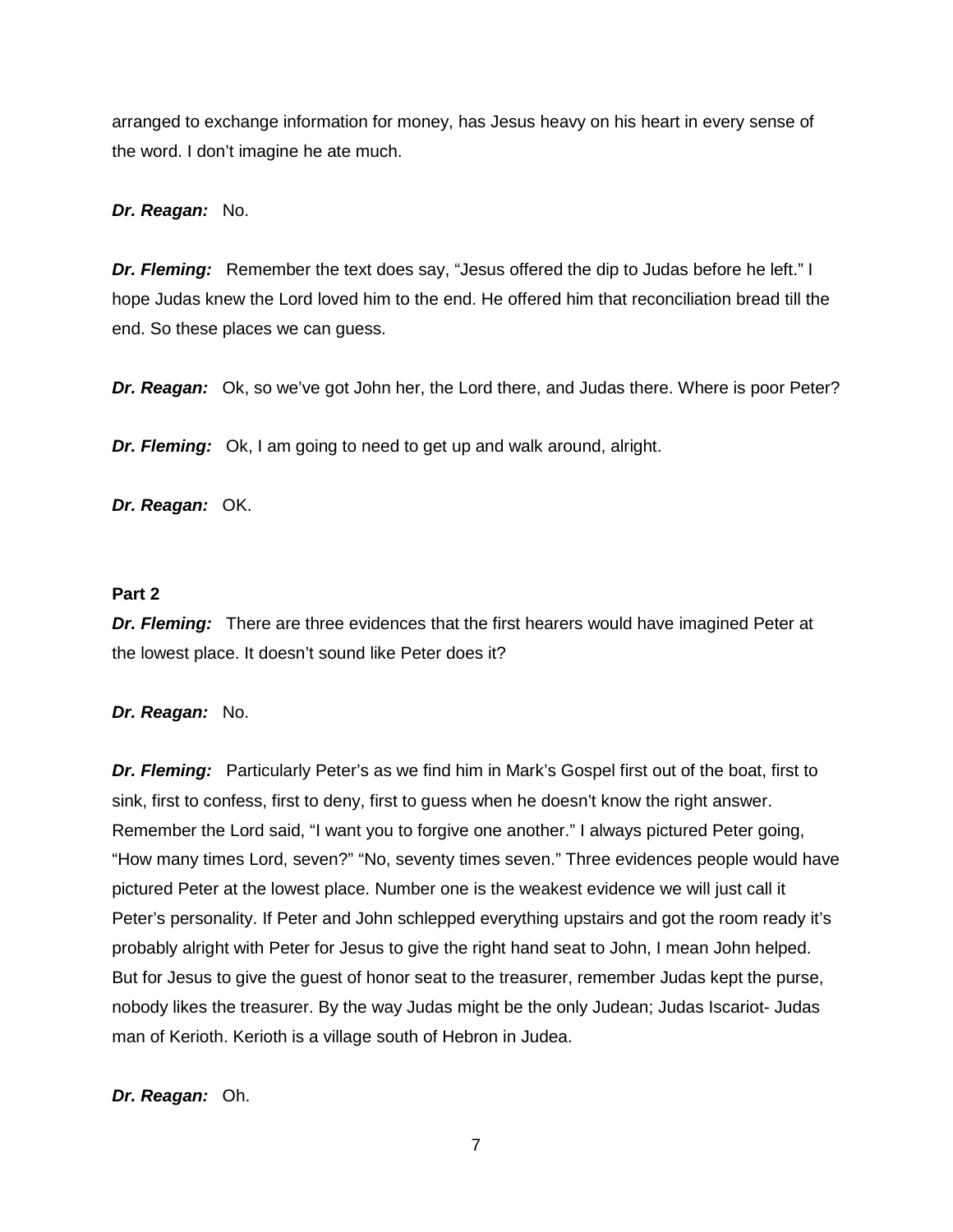*Dr. Fleming:* And remember after Judas tragic suicide the ascension story addressing the eleven, men of Galilee why do you stand gazing up in the clouds? So the eleven may have been Galilean's probably Judas was a Judean. For Jesus to give the guest of honor seat to Judas probably seemed like bad judgment to Peter. "Well I didn't get an important seat." Stomp, stomp, stomp, stomp, plop, I'll make you feel bad. Now that's very human Peter, but as we find in earlier particularly in Mark's Gospel he seems to only open his mouth to change feet, right? He's always saying and doing the wrong thing at the wrong time. But there are two stronger evidences.

#### *Dr. Reagan:* OK.

*Dr. Fleming:* When it is time to wash the feet everybody knows that the lowest place is supposed to wash the feet. In fact we find a basin on many archaeological digs near the lowest place. If he already schlepped everything upstairs and did all this work, he is not about to do it. Nobody moves. These guys aren't feeling so bad; they're not in the place that has to do it. Oh Peter's there it will do him good. Normally a good teacher tries three things when you're students aren't catching on. Number one you might just wait a while, has anyone learned about being a servant? Nobody moves. Two you might give a hint, remember the Last Supper we have Jesus saying, "I don't want you to lord it over one another like the pagan Gentiles do." No one moves. And third of course you set the example yourself. But he is probably in the place that is supposed to be doing it. Earlier do you remember when Jesus said, "One of you will betray me?" Everyone says modestly, "Is it I?" In fact that's what's great in Da Vinci's painting he has just said, "One of you will be betray me." Most art until that time showed the moment of the consecration of the bread and the fruit of the vine. And everyone's face is, is it I, could I do that? And in John's Gospel Peter says, "It's not me is it?" Not his first, Peters sure it's not him. But remember he was dying of curiosity to know which of these other jerks it was who was going to speak against Jesus. It says he motioned to the beloved disciple to ask Jesus who it was. Now do you see John is looking away from everyone on his left elbow?

#### *Dr. Reagan:* Yes.

*Dr. Fleming:* It would be hard for any of these people to catch John's attention.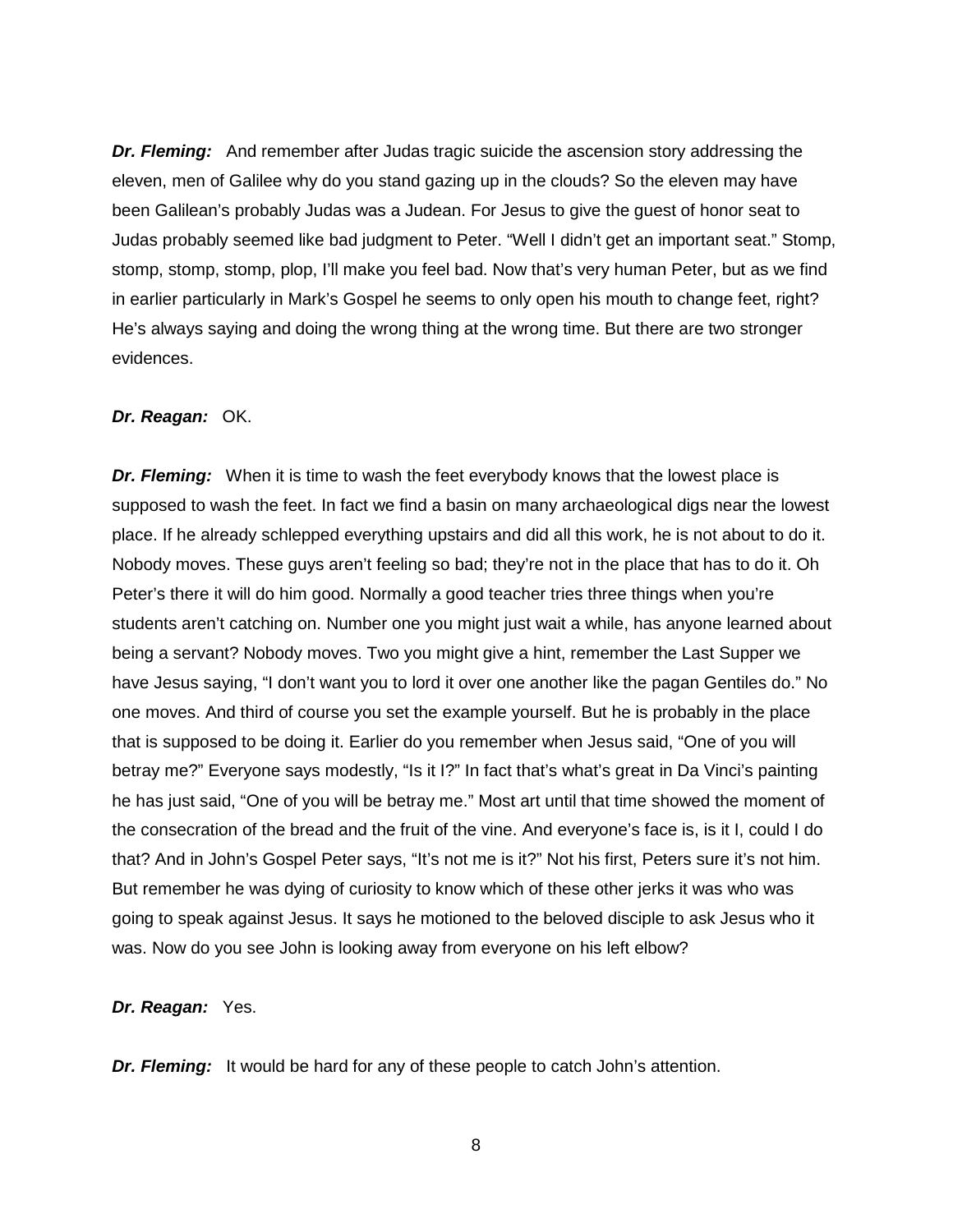#### *Dr. Reagan:* That's right.

*Dr. Fleming:* But you see from opposite I think he took a little almond and tossed it over. Notice my fluent Herodian Hebrew. Pst, good accent?

### *Dr. Reagan:* Yeah.

*Dr. Fleming:* Psst. No I'm making this little bit, I will get serious in a moment. He had to be in a place he could catch the beloved disciple's eye. But when it is time to wash the feet, here's the most important point. You are always supposed to wash them this way. Jesus took the towel and basin and started washing the feet. Part way through He says, "Guys, who is greater the one who washes the feet, or the one who's feet are being washed?" And they say, "Oh, the one whose feet are being washed." And He said, "Yet here am I, washing your feet." And when he got to Simon Peter you can imagined how bad he would have felt by then. Strongest evidence Peter is the only one who refused to let Jesus wash his feet, which would make First Century hearers of the text knowing there is a place assigned to washing them would imagine Peter was probably the only one in the place assigned to wash their feet. Remember actually it says, "He cries out, 'Lord I refuse to let you wash my feet.' 'But Simon your feet are dirty.'" Great conversation. "'I feel so bad, give me a bath.' 'What has been bathed only needs their feet washed.'" And so this would have contributed to people picturing Peter was probably at the lowest end of the table. And it's nice isn't it that we can picture how a First Century in light of the culture we have four descriptions in First Century sources about the seating around such a table. So it's something that we feel confident about.

*Dr. Reagan:* OK.

## **Part 3**

*Dr. Fleming:* There is evidence that the Last Supper was indeed a Passover meal; one evidence is the reclining meal. The Rabbis at the time of Jesus taught that every Jew whether bond or free had to have at least one meal a year reclining like a free person. Slaves had to eat standing and that meal reclining should be Passover because that's the feast to remember you used to be a slave but now thanks to God you are free. So you must eat Passover reclining. The Last Supper is a reclining meal. Special attentions to cups aren't there? And when the meal had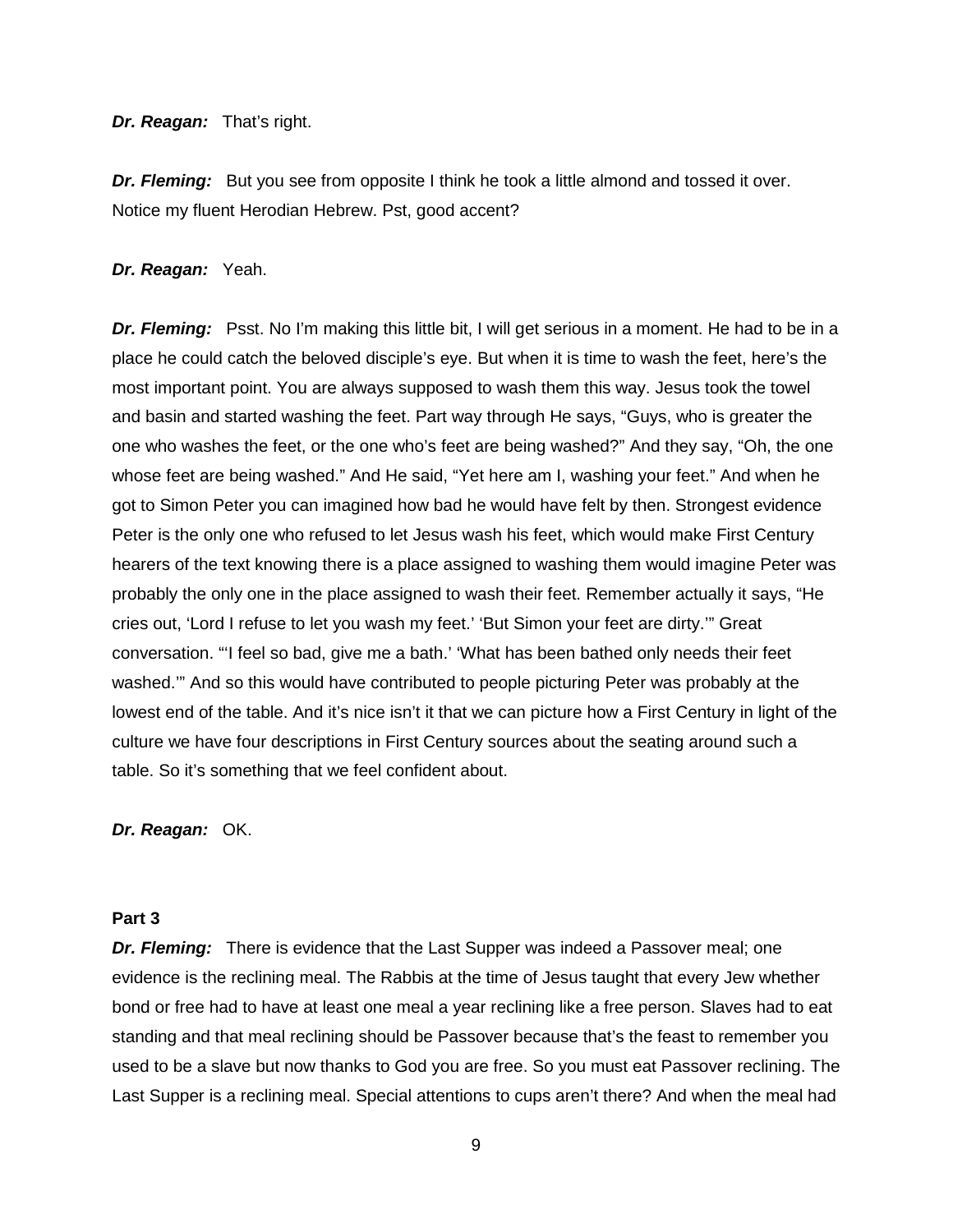ended Jesus took a cup again. Passover you are supposed to have four cups of the fruit of the vine. It's a meal where they sing, they sang a hymn and left and went to Gethsemane. It really seems like it is a Passover meal. When the meal had ended Jesus has a number of sayings particularly in John's Gospel. Did you know, I am sure you do Dave, but it's amazing almost half of John is Jesus' last night with the disciples?

### *Dr. Reagan:* That's right.

*Dr. Fleming:* John 12-18 in Gethsemane. We have sayings about, "I'm the vine you are the branches." About not to be sorrowful He's going away from them but is sending a comforter. "I am the way, the truth and the life." It is very important that He wash their feet. I've washed them so you will remember that I have done it. It doesn't say, "Do this in remembrance." So it's not quite as strong as the bread and the fruit of the vine, but that you'll remember that I have done it. I'm not sure if you agree but I wonder if that's Jesus' organizational chart for the Church. If I was leaving my staff I would make an organizational chart. Jesus washed their feet. The organizational chart of the church is we serve one another.

## *Dr. Reagan:* Yes.

*Dr. Fleming:* And that He would want them to remember that He has washed their feet. I try to remind myself whenever I am tempted to point out someone else's dirt. What's wrong with this picture? Hasn't the Lord washed my feet? Why am I pointing out someone else's dirt? Can't I give them a break? The Lord has given me a break. We also of course have that saying of doing in remembrance of me. That word in Greek is "don't have amnesia."

### *Dr. Reagan:* Really?

*Dr. Fleming:* "Anamnesia" this is important, don't forget. This evening, these words of comforts, that I've given you the vine and the branch, the cups, follow me to find the way the truth and the life. Remember I've washed your feet; this will help you through life. At the end of the meal you would sing four songs, Psalm 115, 116, 117, and 118 they are called the Hallel. They sang a hymn and left. Did you know the Rabbis taught if you celebrate the Passover inside the city limits of Jerusalem you are supposed to stay inside the city limits all night?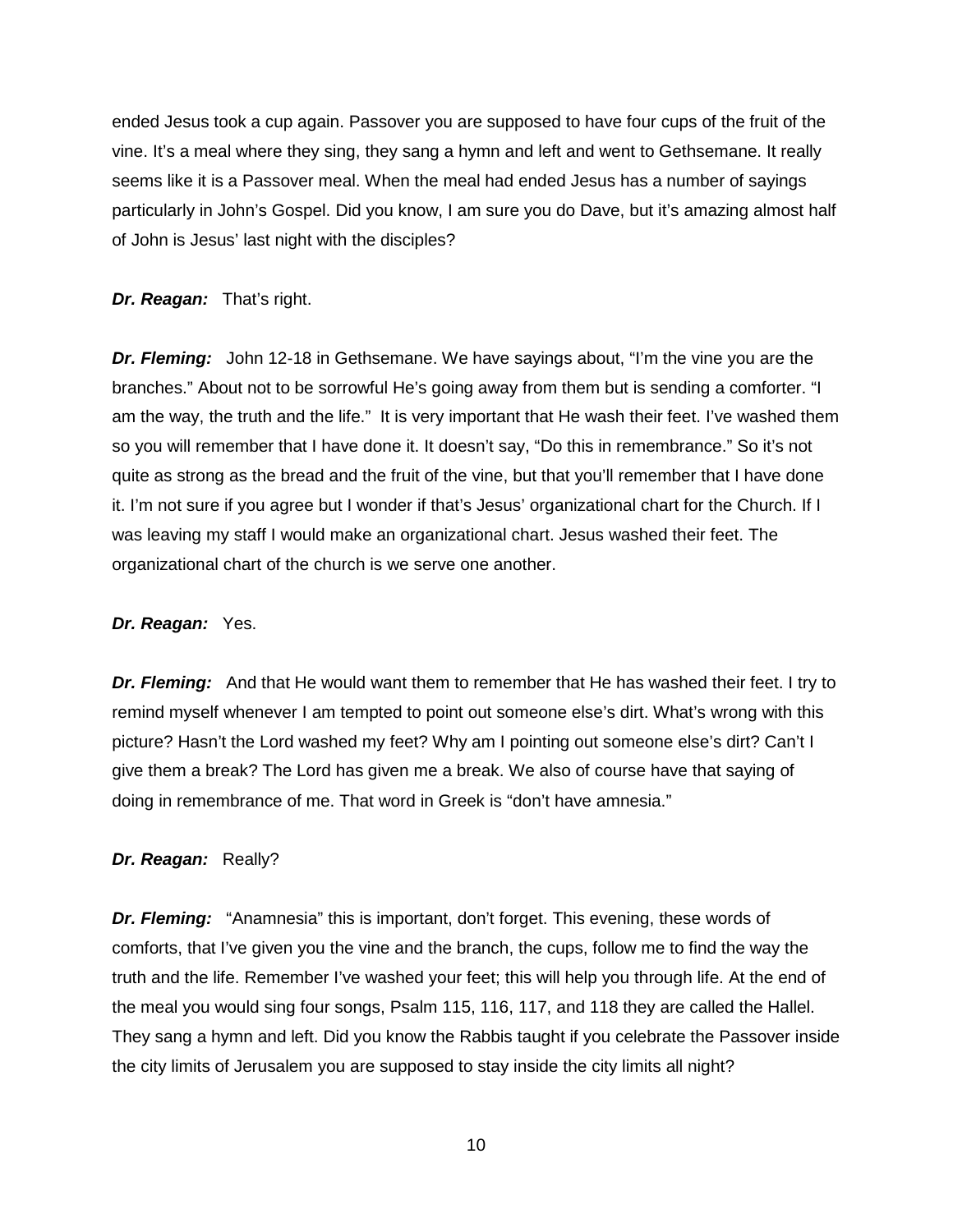#### *Dr. Reagan:* Oh.

*Dr. Fleming:* They didn't go to Bethany did they like they had the other nights that week. They went to Gethsemane; Gethsemane is within the city limits. And His teachings continued as they walked to Gethsemane: the shepherd is about to be taken, the sheep will be scattered; he quotes Zechariah 13:7. He was the brave shepherd, do you remember when He was arrested they thought he would run off, they told Judas kiss the guy so we can quick jump on him before he leaves, and we will now who we are supposed to arrest. Jesus stepped forward bravely protecting the flock. And remember once he was assured that only he would be taken he went willingly. And Peter and John followed. But it is a night of many failures in Peter's life. I wonder if part of what was behind Jesus' saying in Matthew, Mark, and Luke, "I've been looking forward to eating this Passover with you." It's the only one of the seven feasts the Jews have that sat at table. And eating a meal is the way you forgive someone. Maybe he thought it would help them later in life to remember his last meal with them was at a feast at a table, a place a setting of forgiveness that might help them through the dark days ahead. So there are wonderful things to associate of course with that meal. Isn't it great to be alive? We have found so many examples of reclining tables and sitting practice, things like that.

*Dr. Reagan:* You know one of the things that excites me is that He's made a promise and that promise is one day He will return and drink the cup with us.

*Dr. Fleming:* With us, the Marriage Feast of the Lamb.

*Dr. Reagan:* So the Lord's Supper today which is based upon the Passover Supper is not only a remembrance of the past but a remembrance of the promise of the future that He is coming again.

*Dr. Fleming:* At a table.

*Dr. Reagan:* Amen.

### **Part 4**

*Dr. Reagan:* Well folks what you have just experienced is just one of many, many teachings that Jim Fleming can present here at the various sites of his tremendous Explorations in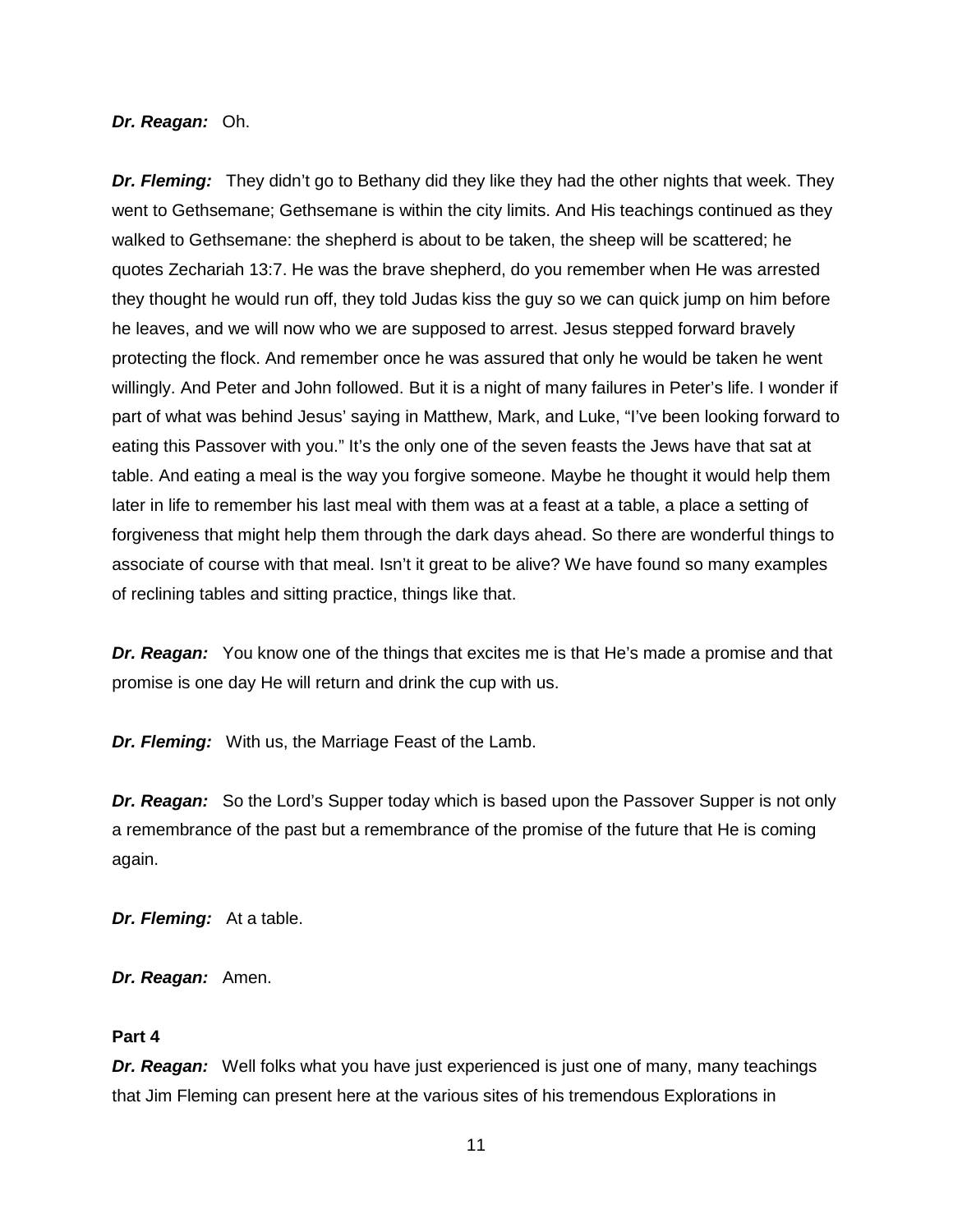Antiquity Educational Center. You can bring Church groups here; they can have a Biblical meal and spend two or three days here being taught about First Century culture right?

*Dr. Fleming:* Yup.

*Dr. Reagan:* Why don't you tell people how to get in touch with you, or with your center?

*Dr. Fleming:* Oh, thanks.

*Dr. Reagan:* We are going to write it down here.

*Dr. Fleming:* We have a very complicated webpage digging4it, it can be 4 the number or four.com. And we also you will find on there our phone number and things like that too. But I think the webpage will be the easiest way.

*Dr. Reagan:* Yes, I think so.

**Dr. Fleming:** It maps how to get here. We have had many people from Texas to Canada to the Northeast. Sometimes a church group in a bus, things like that.

*Dr. Reagan:* Well it's a wonderful experience. I remember taking a group in Israel to your first site there and having a biblical meal. And some of them did have trouble getting up afterwards, not because they ate so much, but because they were down low.

*Dr. Fleming:* Dining lying down.

**Dr. Reagan:** But anyway it's a great experience. And Jim I just thank you again for having us, and I pray that the Lord will continue to bless your ministry, that He will provide you with the funds you need to finish…

*Dr. Fleming:* The Archaeological Artifact House.

*Dr. Reagan:* Oh, yes whatever you are doing now.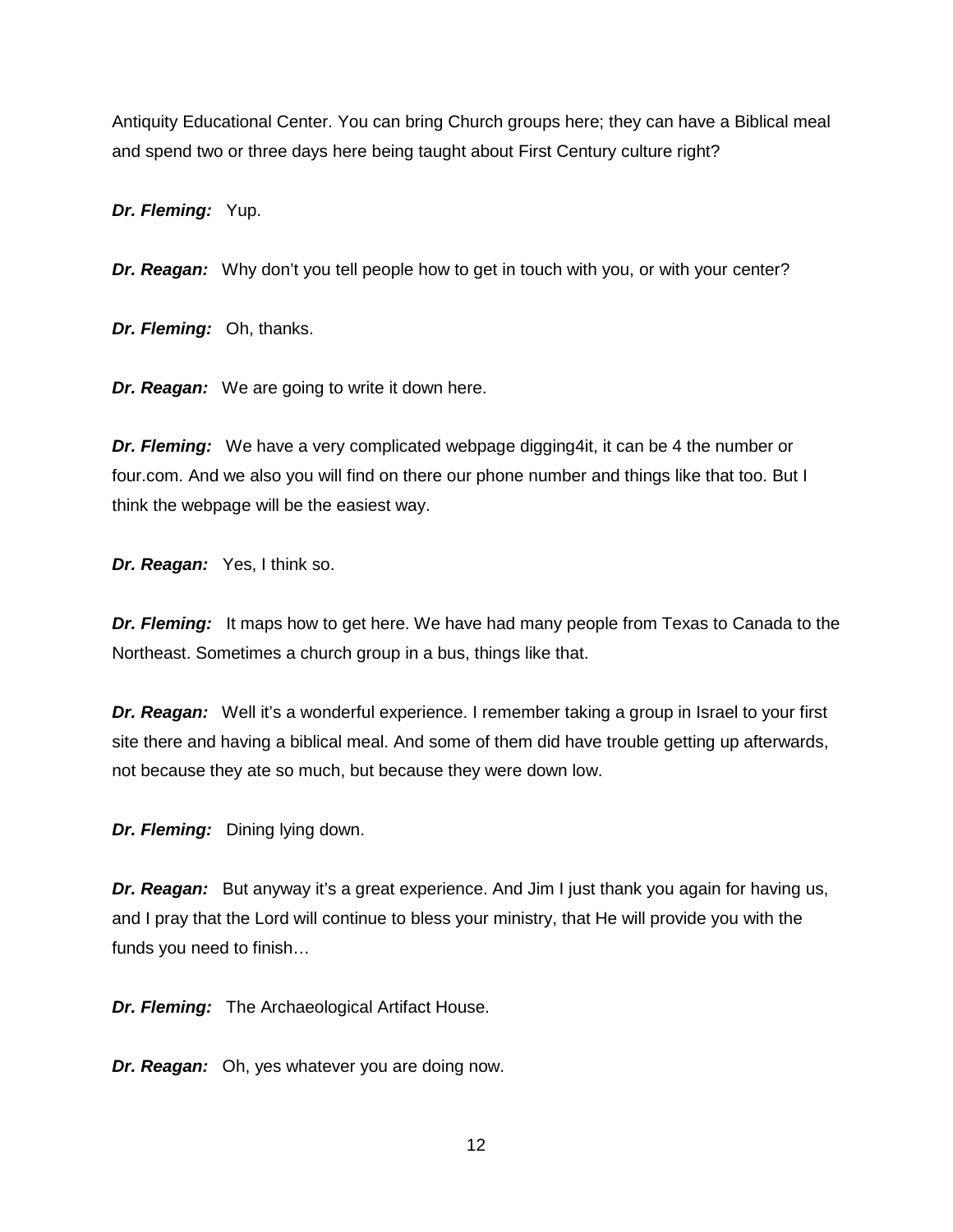*Dr. Fleming:* Well thanks for mentioning that Dave. And we appreciate knowing….

*Dr. Reagan:* And you are a tax-exempt organization so people can make donations.

*Dr. Fleming:* Yes.

*Dr. Reagan:* And every donation made to his ministry will be matched by a foundation.

*Dr. Fleming:* Yes.

*Dr. Reagan:* Praise the Lord.

*Dr. Fleming:* Praise the Lord.

### **Closing**

**Dr. Reagan:** I hope this visit to Jim Fleming's Antiquity Center has been a blessing to you. I'll tell you one thing it was certainly a joy and blessing for me and my video crew to go to his center in LaGrange, Georgia to see it firsthand. Once again you can get detailed information about this center at digging4it.net. You can also find information on that site about how to help him financially. He is currently trying to raise sufficient funds to construct a museum that will house archaeological artifacts that will be supplied by the Israeli government. And as he pointed out every dollar he receives will be matched by a foundation.

If you have missed seeing our previous programs in this series you can find them posted on our website at lamblion.com. The first one demonstrated how First Century people lived in tents, how they cared for sheep and goats, how they quarried stone, how they grew grapes, and how they processed grapes and olives. The second program in the series focused on the gates of First Century cities and talked about their importance and the governance of the city, and in the defense of the cities when they were under siege.

Incidentally while you are at our website please sign up to start receiving our bi-monthly magazine called the "Lamplighter," its 20 pages long and always contains a variety of articles about Bible prophecy. It also features articles written to defend the Christian faith. You can